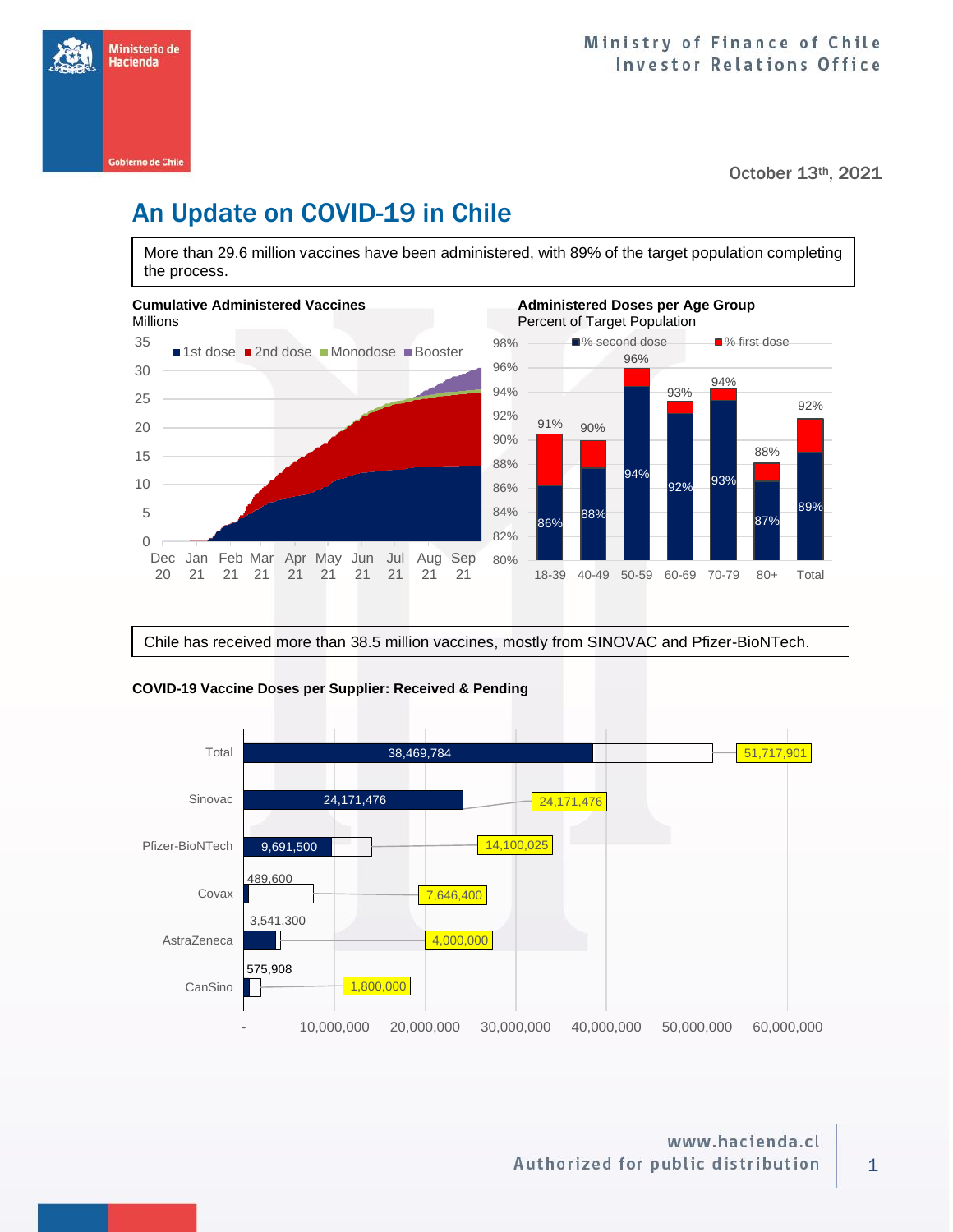

## Ministry of Finance of Chile **Investor Relations Office**

October 13th, 2021

Cases have reached their lowest level since last year, while PCR test positivity rate continues low.

People (thousands), Data through October 10<sup>th</sup>.



## COVID-19 Cases in Chile **PCR Test Positivity Rate**



The fall in cases continues to support a gradual relaxation of mobility restricting measures. From the first of October, the curfew and the quarantine phase no longer apply to the entire national territory. On the other hand, more than a 95% of the population has reached the highest degree of mobility contemplated in the "paso a paso" plan.



## 2